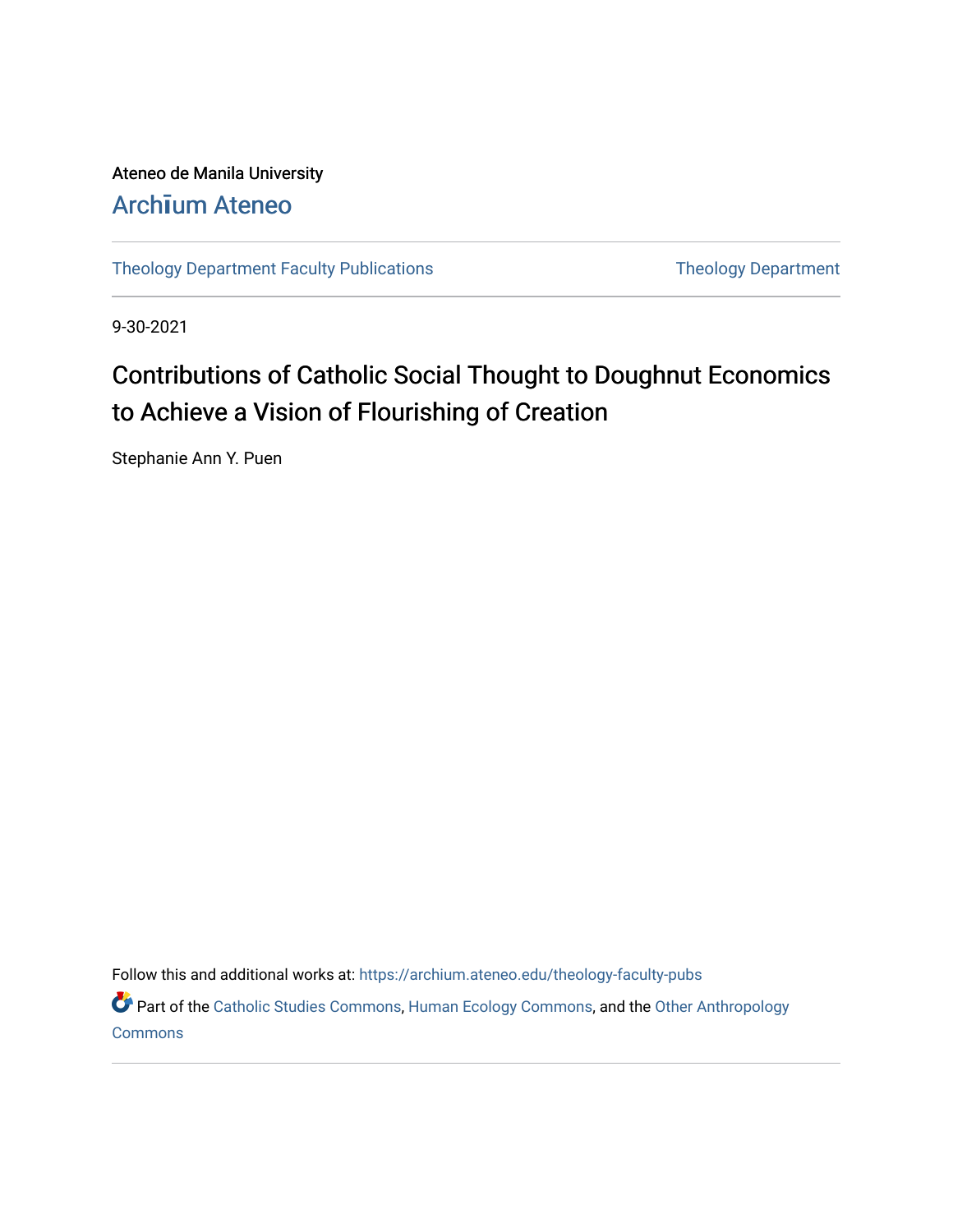# **CONTRIBUTIONS OF CATHOLIC SOCIAL THOUGHT TO DOUGHNUT ECONOMICS TO ACHIEVE A VISION OF FLOURISHING OF CREATION**

# **Stephanie Ann Puen**

*Abstract*: Recent developments in Catholic Social (CST) has highlighted the concept of integral ecology, which dovetails with the concept of Doughnut Economics (DE), used by different local government units and organizations to develop their post-COVID-19 economies and societies that are more just, sustainable, and equitable. This intersection of ideas between CST and DE is a fruitful point for dialogue between economics and theology in order to help attain the vision of flourishing of life and prosperity that both disciplines are seeking to achieve, particularly in line with the sustainable development goals on decent work and economic growth and sustainable cities and communities. This paper develops this dialogue, by arguing for three ways that CST can help in strengthening DE further in terms of i.) fleshing out a more robust understanding of human nature, ii.) emphasizing the importance of arts and culture, and iii.) articulating the role of and reform needed in business in achieving the vision of flourishing for the ecosystem, of which human beings are a part of.

*Keywords:* Chrematistics Economics, Cultural Ecology, Economy of Care, Economy of Enough, Integral Ecology, Theological Anthropology

# **1. Introduction**

 $\overline{a}$ 

Catholic Social Thought (CST) has always sought to bring insights from the Christian faith in dialogue with current socio-economic and political issues. Recent developments have highlighted the concept of integral ecology, which dovetails with the concept of Doughnut

**Stephanie Ann Puen** is an Assistant Professor at Ateneo de Manila University. Her research interests are in economics and business ethics, Catholic social thought and design thinking, and theology and popular culture. Email: spuen@ateneo.edu.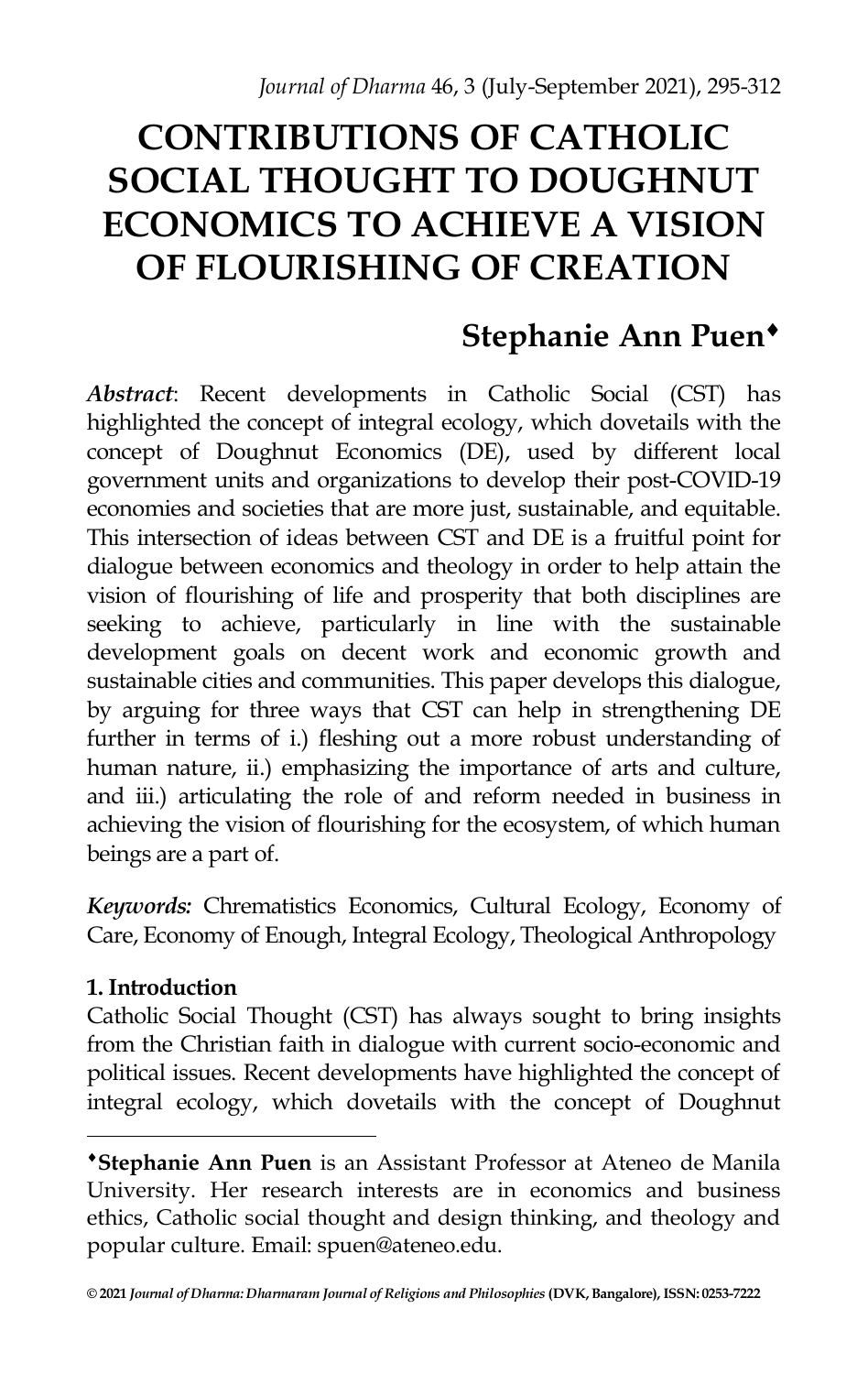Economics (DE), an economic framework developed in 2017 by economist Kate Raworth based on the United Nations Sustainable Development Goals (SDGs) in 2015 and the nine planetary boundaries set out by Johan Rockström and a team of Earth-system scientists. Raworth identifies certain essentials and needs for all human beings to live prosperous lives based on the SDGs. This forms the social foundation, which is the inner ring of the doughnut, and the 'hole' represents the proportion of human population who are falling short of these social foundations; the crust of the doughnut represents the Earth's ecosystems that support life and therefore should not be overused, otherwise human beings risk destroying the very systems upon which their existence depends.



**Figure 1: Framework of DE** (Raworth, *Doughnut Economics*, 44) The concept of DE has also recently gained some traction and is now being used by local governments and cities such as Amsterdam, for example, to plan their post-COVID-19 economies (DE Action Lab et. al., *The Amsterdam City Doughnut*, 3). It has also been suggested as a possible way forward to contemporary capitalism and a useful tool to further contextualize the goals and work in the Rio+20 (Raworth, *A Safe and Just Space*, 4-5). The framework has been translated into tools, in particular, to address SDG 11, but the framework itself has implications for all the SDGs (DE Action Lab et. al., *Creating City Portraits*, 5-9).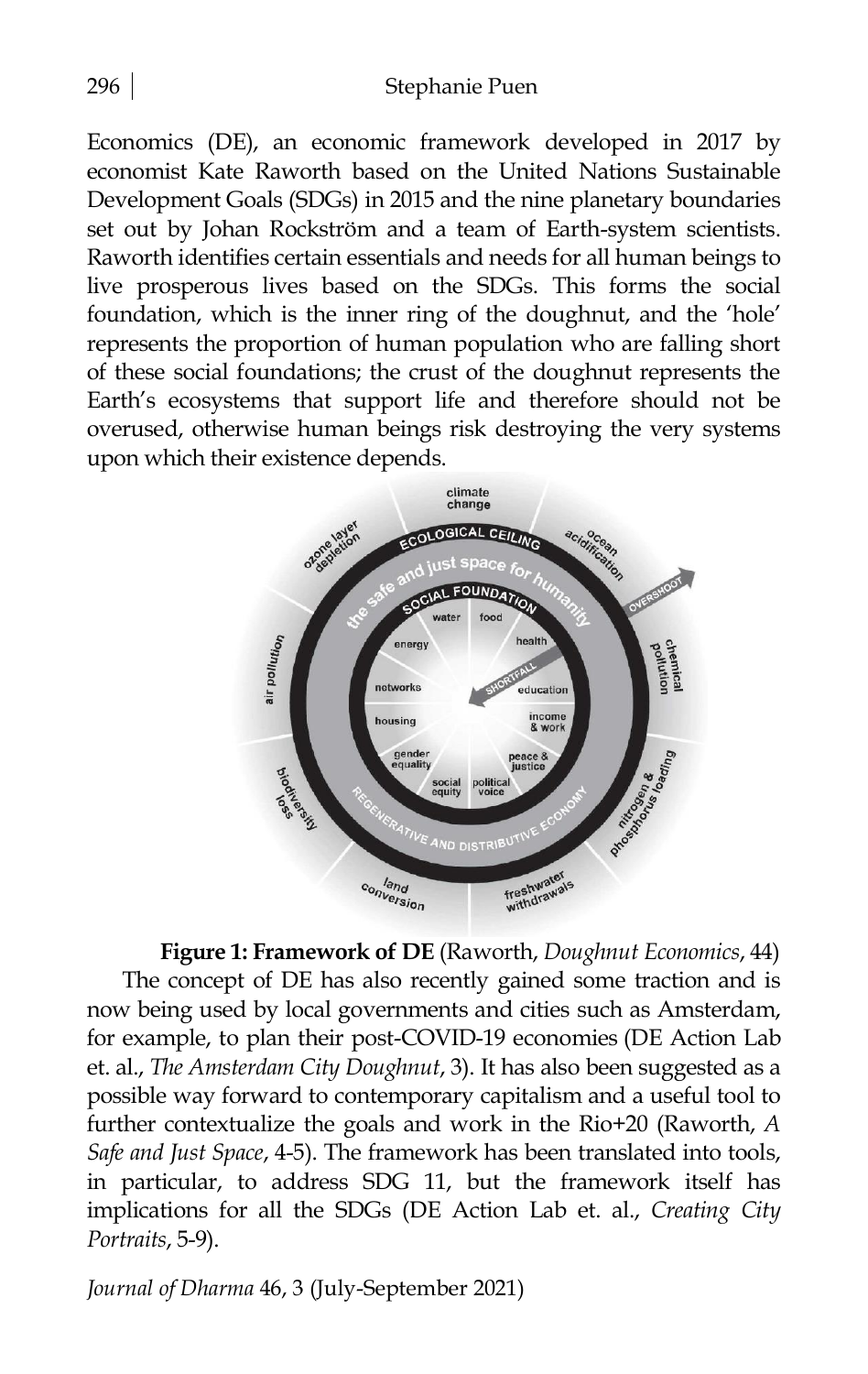Both CST and DE seek to achieve sustainability, flourishing, and integral development of creation or what DE defines as "human prosperity in a flourishing web of life" (Raworth, *Doughnut Economics*, 47). Pope Francis articulates the close connection between social issues and environmental issues through the concept of integral ecology:

Recognizing the reasons why a given area is polluted requires a study of the workings of society, its economy, its behaviour patterns, and the ways it grasps reality. . . We are faced not with two separate crises, one environmental and the other social, but rather with one complex crisis which is both social and environmental. Strategies for a solution demand an integrated approach to combating poverty, restoring dignity to the excluded, and at the same time protecting nature (Francis, *Laudato Si'*, 139).

The similarities in goals and understanding of the problems related to sustainability offer a starting point for CST and DE to build on each other to attain the vision of flourishing both disciplines aim for. This paper focuses on what CST can contribute to DE. In particular, this paper argues, through an analysis of CST and the critiques against DE, that CST can help DE further develop by i.) fleshing out a more robust understanding of anthropology in the DE framework by bringing in the concepts of solidarity, economy of care, and economy of enough, ii.) emphasizing the importance of arts and culture in developing sustainable cities and communities using the concept of subsidiarity, and iii.) articulating the changes needed in business in achieving the vision of flourishing for the ecosystem outlined in both CST and DE.

## **2. Role of Human Nature**

The DE framework is enhanced by CST's attention to anthropology, in response to creating sustainable cities and communities and decent work and economic growth. Raworth herself emphasizes the importance of nurturing a different kind of person, beyond simply reducing the person to *homo economicus*. She traces the evolution of how the rational and purely self-interested person became the assumption in economics and how this "portrait we paint of ourselves clearly shapes who we become" (Raworth, *Doughnut Economics*, 88). She therefore emphasizes the importance of painting a new portrait of who the human being is and what it means to be human. While nevertheless acknowledging that self-interest has a role to play in economics and the market, Raworth emphasizes that there is a need to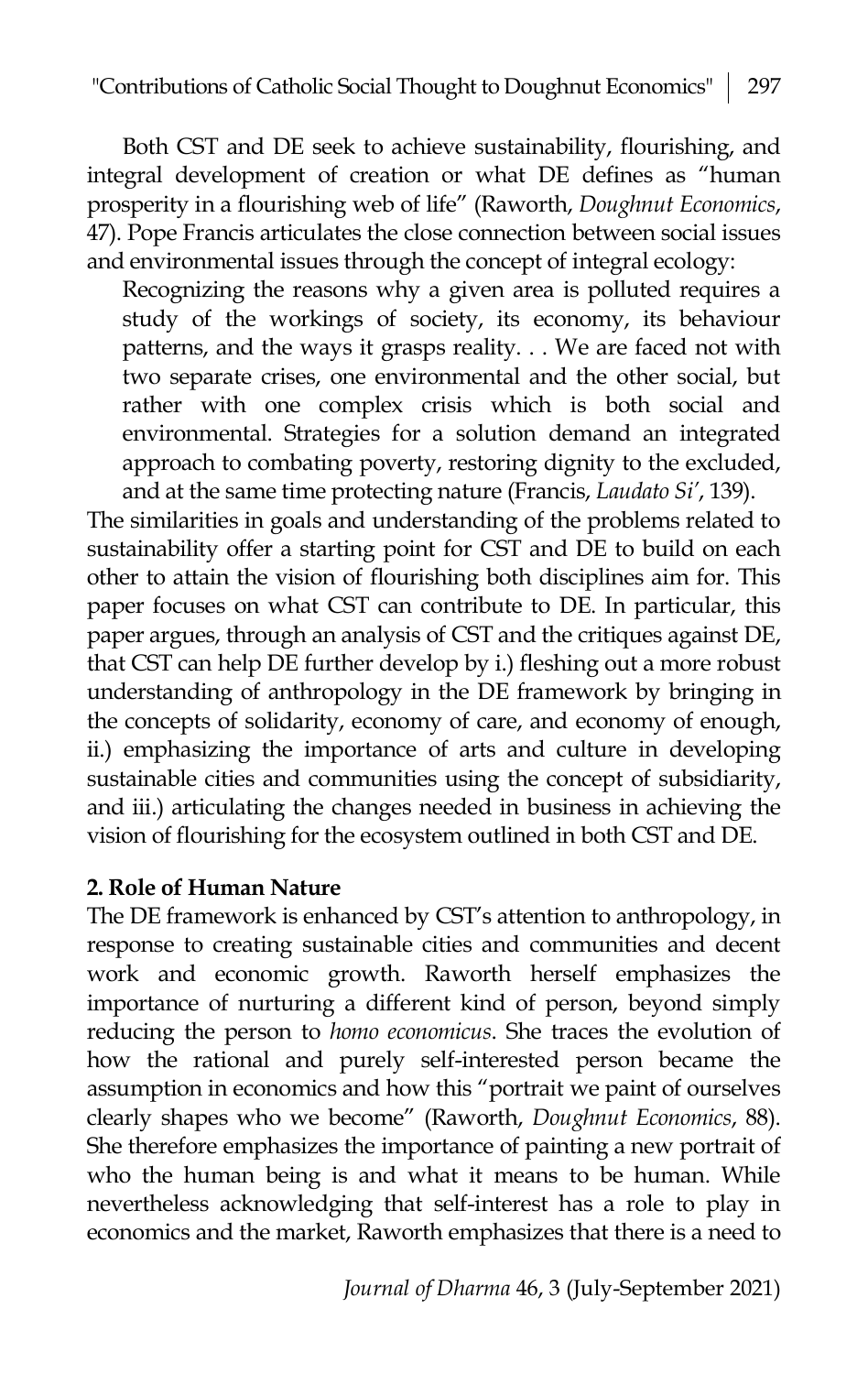move from being solely self-interested to socially reciprocating, citing studies that show that as a species, human beings tend to cooperate and engage in reciprocity, motivated by more than just prices and costs (Raworth, *Doughnut Economics*, 90-91, 105; Bowles and Gintis, 196-199). Being able to cooperate entails understanding the human person not as isolated beings, but rather as interdependent beings embedded in a web of relationships with others as well as with the environment (Raworth, *Doughnut Economics*, 94-95).

CST can also help develop this anthropology by further deepening the implications of this anthropology by using the concept of solidarity, as well as emphasizing the importance of the human person being as part of an 'economy of care' and 'economy of enough' to remind human beings of the need to go beyond chrematistic economics.

# **2.1. Developing an Interdependent Anthropology**

The anthropology in CST that emphasizes the interdependent nature of the human person with the environment and other people through the concept of solidarity and fraternity can help elaborate on the kind of person and care for creation Raworth seeks to cultivate in her framework (Francis, *Fratelli Tutti*, 114-117). The interdependent nature of the human person is a cornerstone of CST: the way society functions in CST assumes that human beings are radically social and are meant to reach fulfillment in cooperation with one another (John XXIII, *Pacem in Terris*, 87). Because of our interdependent nature, human beings are to be in solidarity with one another – solidarity understood as "a firm and persevering determination to commit oneself to the common good; that is to say to the good of all and of each individual, because we are all really responsible for all" (John Paul II, *Sollicitudo Rei Socialis*, 38). It is a person's humanity that ties them to others and to the environment, especially with the most marginalized and vulnerable. It is this concern for and solidarity with others that underpins the vision of flourishing for society. Solidarity rests on the foundation of fraternity that both human and non-human are all creatures whose creator, sustainer, and goal is something other than themselves, God; "indeed, the latest encyclicals argue that the principle of fraternity presupposes the existence of a common Creator…and by extension, that [people] should live in reciprocal love and respect" (Mardones and Marinovic 54).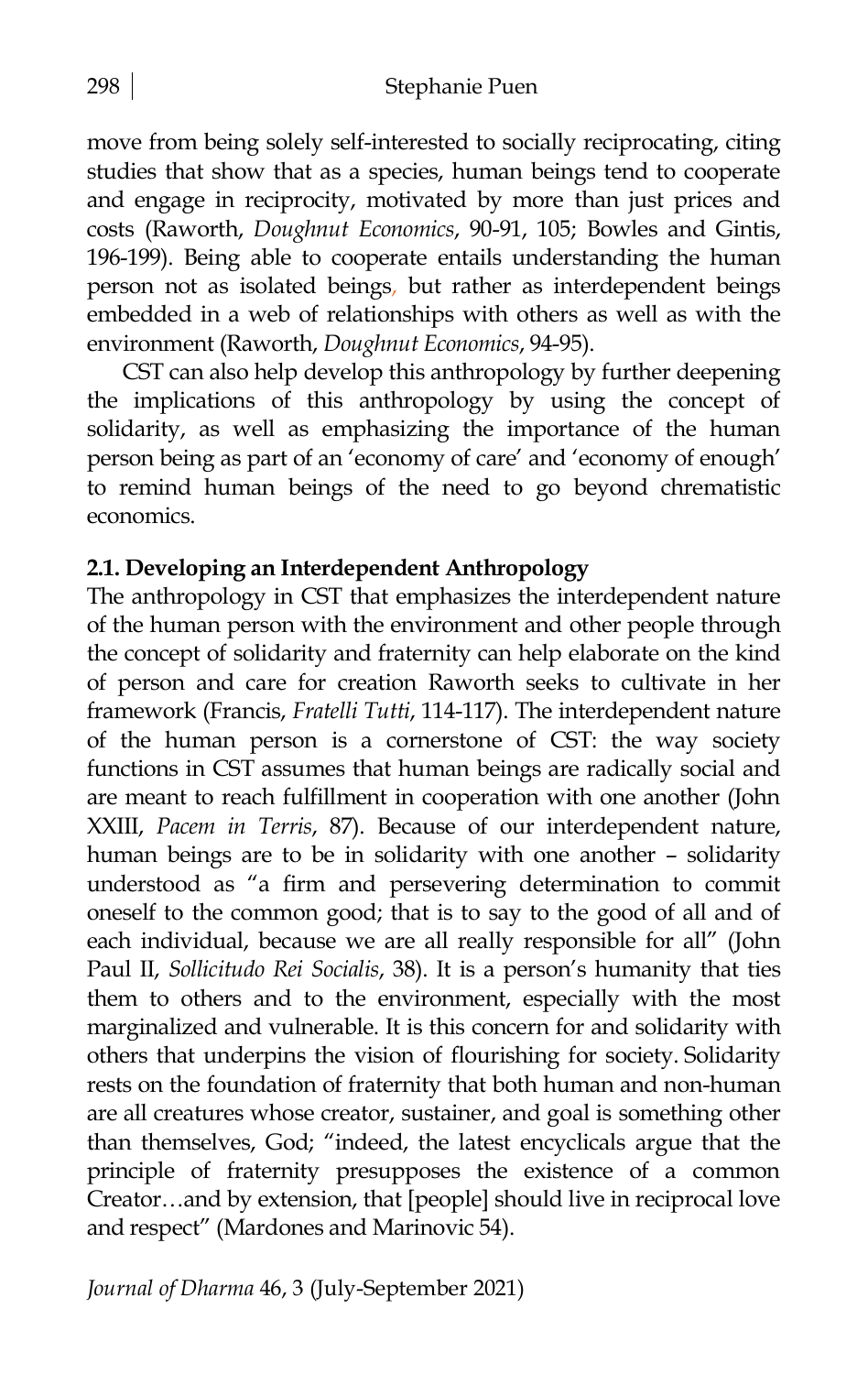Solidarity with other people and with the community of creation involves a decentering of the human person and instead acknowledging that the human person is embedded within a complex web of interrelationships of other creatures who are also intrinsically valuable, as Francis points out in *Laudato Si'*, and not just valuable for their utility (140). CST's description of solidarity as a mutual commitment to the common good for creation, and a vision of universal fraternity, justice, and peace helps push Raworth's point of interdependence further (Francis, *Fratelli Tutti*, 5-6, 26, 110). Solidarity of human beings must not just with other people, but also with the other creatures of the ecosystem whose boundaries and limits need to be understood and respected: "this shift in perspective—from pyramid to web, from pinnacle to participant—also invites us to move beyond anthropocentric values and to recognize and respect the intrinsic value of the living world" (Raworth, *DE*, 99).

CST also connects solidarity with development that is integral and holistic. Paul VI highlights that "development cannot be limited to mere economic growth. In order to be authentic . . . it has to promote the good of every [person] and of the whole [person]" (*Populorum Progressio,* sec. 14). Understanding that human beings are in solidarity with others implies certain rights and duties, as well as the need for holistic development. Meghan Clark, a theological ethicist, points out the clear ethical obligations that solidarity requires in development work as a way forward for peace, as seen in the magisterial documents of CST (Clark 21-22). These obligations are described as mutual care for both human and non-human creation and ought to be considered in defining what decent work and economic growth look like, as well as genuinely reducing inequality, especially in the context of the developed countries offering some form of aid to bolster the economies of the developing countries, without, however, devolving into neocolonialism.

This awareness and rejection of anthropocentrism, as well as connection to holistic development is crucial, because often the understanding of economic development "needs anthropocentrism, as within this concept, it is man alone who can give value and, as a consequence, man asserts his authority over nature, women, children, etc." (Gudynas). If DE is to help create more sustainable cities and communities, decent work, and economic growth, it is important to consider how a narrow anthropocentrism can often, consciously or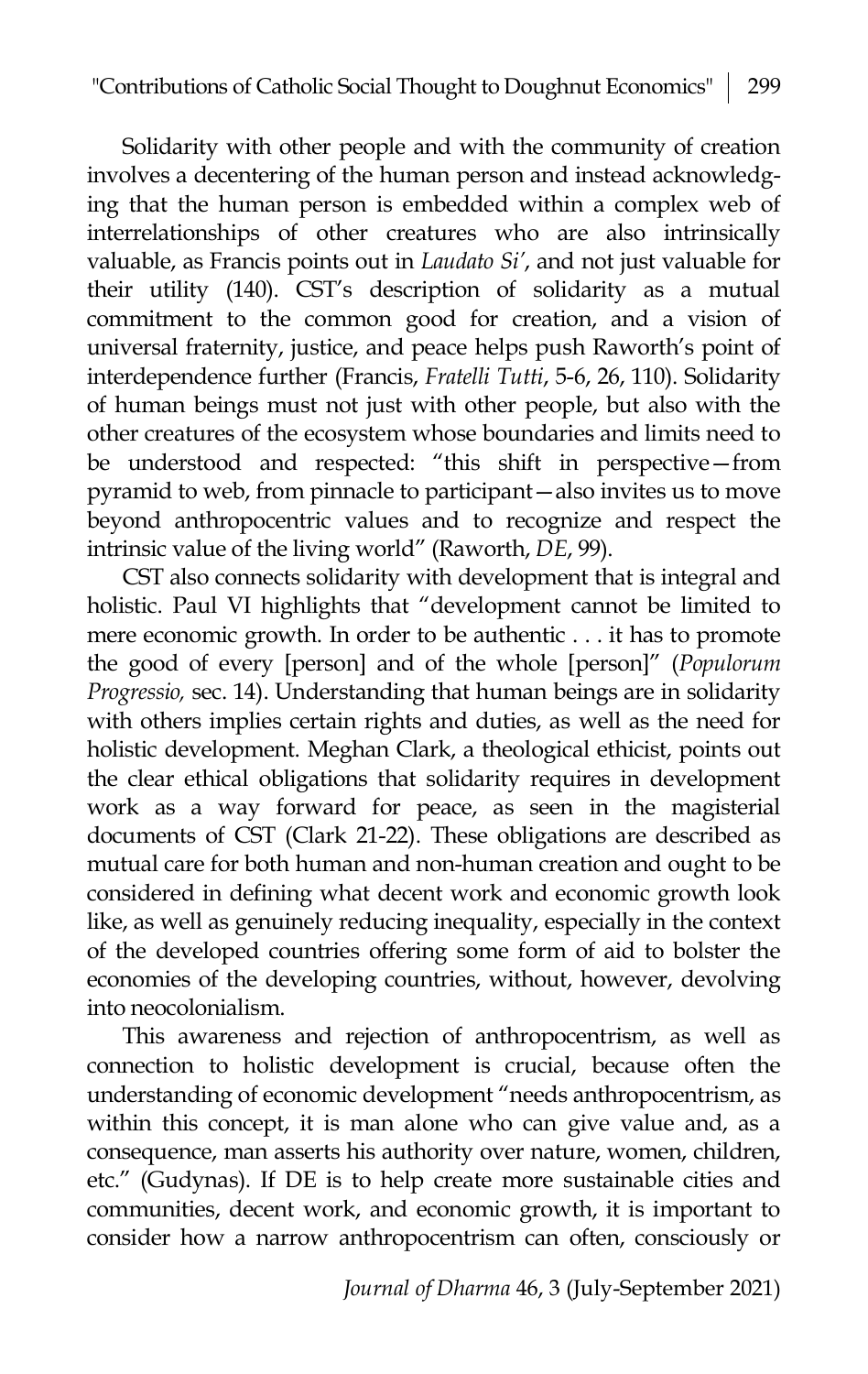unconsciously, hinder efforts towards achieving the SDGs. CST's understanding of solidarity fleshes out the kind of interdependent anthropology Raworth identifies in the DE framework.

# **2.2. Human Beings in "Economy of Care" and "Economy of Enough"**

Within the context of the SDG on decent work and economic growth, Raworth's DE raises the question of how growth and care is understood within the fields of economics and business. Raworth argues for the need to be agnostic towards growth, in that the focus should be on "designing an economy that promotes … prosperity, whether Gross Domestic Product (GDP) growth is going up, down, or holding steady" (Raworth, *DE, 209*). Therefore, rather than making growth or the GDP the goal and the solution for economic problems, Raworth instead shifts the attention on building well-being and prosperity (Raworth, *DE*, 27-52, 207-243). While Raworth acknowledges this on the 'macro' level, more can be said on the 'meso' level of organizations and 'micro' level of individual consumption. Aspirational consumption, fueled by advertising and marketing practices, can often lead to people simply producing, wanting, and consuming more. John Paul II warns against this, decrying "a style of life which is presumed to be better when it is directed towards 'having' rather than 'being,' and which wants to have more, not in order to be more but in order to spend life in enjoyment as an end in itself" (*Centesimus Annus*, sec. 36).

If interdependence and cooperation are to be part of the new economic anthropology, as Raworth argues, then the focus on chrematistics economics needs to be addressed due to their effects on a person's way of being in the world. Chrematistics economics focuses on short term financial gains rather than holistic well-being and prosperity as the primary goal. Such economic outlook leads to people being alienated from their work, with their work being commodified and reduced to their financial worth and abstracted value. This abstraction of value tends to feed into consumerism, which "in the realm of economics understood as chrematistics . . . the experience of abundance is always beyond reach" (Fernandez, loc. 2626). Thus, there is a need to reorient the human person towards an 'economy of enough' and 'economy of care' and well-being as the paramount considerations of the economy.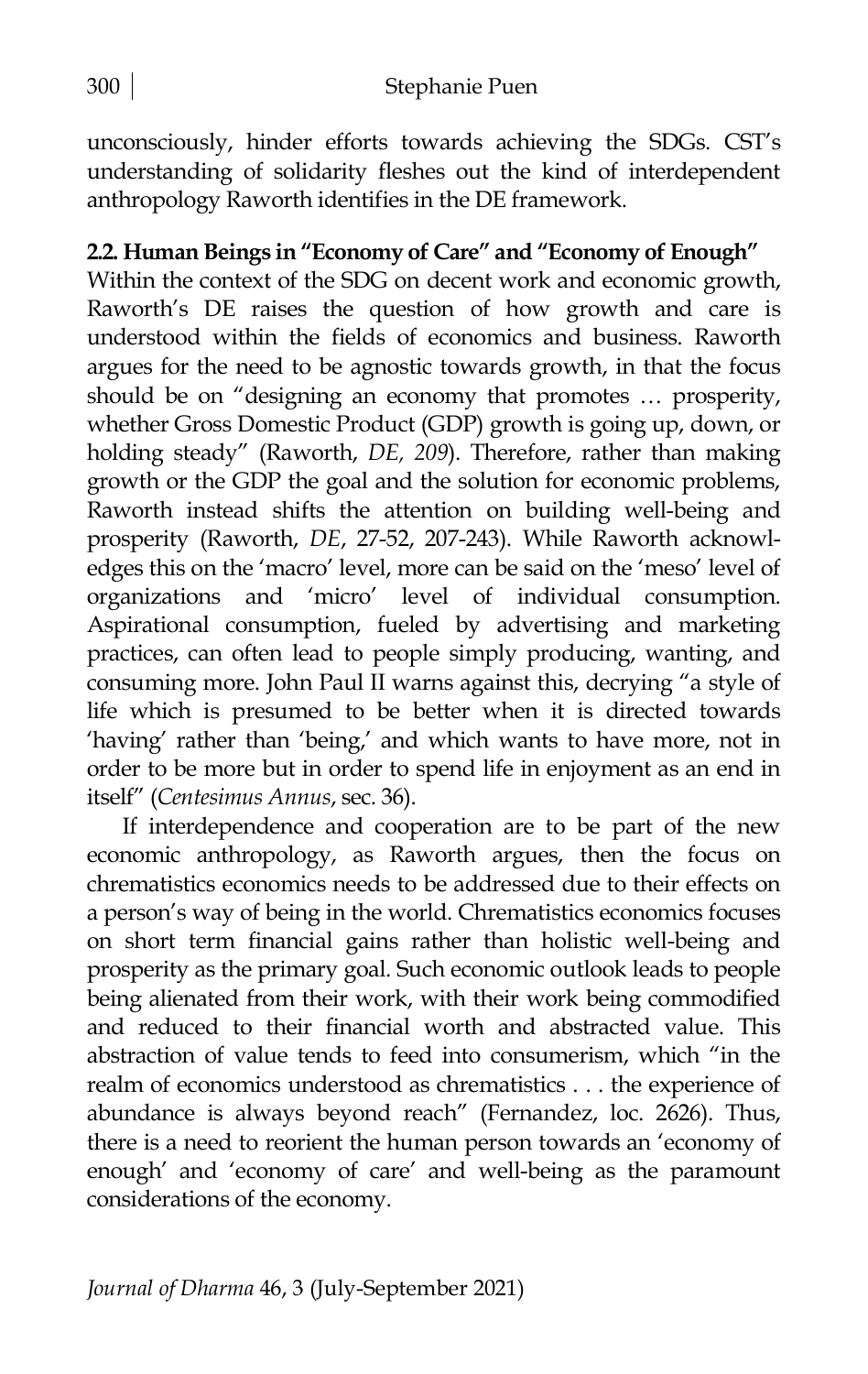The 'economy of enough,' on the one hand, resists consumerism by encouraging companies to look for genuine needs and creating goods and services that meet such needs, rather than creating needs or aspirations that only fuel a consumption of perfection or happiness that does not exist. The 'economy of care,' on the other hand, surfaces the invisible labour of people that often goes uncompensated in fields that require some form of care, such as those in the household or education. As Raworth points out, what happens in the household is often left hidden and relegated as unimportant for the visible labor in business and trade. This also often involves a gendered dimension, wherein domestic housework is seen primarily as the domain of women (Raworth, *Doughnut Economics*, 60). As Raworth and other feminist economists have pointed out, much of the unpaid work of care in the home is what makes the paid economy possible, and as such, the work in the household should be understood as an important core to the economy and its contribution should be valued and justly compensated (Raworth, *Doughnut Economics*, 68-70; Folbre 248-262). Feminist theologians such as Christine Hinze reinforce what Raworth says. They add to it by developing the concept of the human person as *homo solidaritus* and demonstrating how prioritizing *solidaritus* over *homo economicus* can help people realize the value of care work and support equally valuable participation in the waged economies and care economies (Hinze 104-117).

Bringing in solidarity and the 'economy of care' and 'economics of enough' into the DE framework further strengthens the anthropology that describes human beings as interdependent and cooperative with the environment and other people, rather than just rational and selfinterested. Instead, CST highlights the need to value the care work necessary for genuine well-being and prosperity found in the SDG of decent work and economic growth. This dialogue resists the anthropocentrism found in traditional understandings of development and highlights the importance of rejecting chrematistic economics that leads to an over fixation on growth as the primary indicator of well-being, alienated labour, and prioritizing short term gains over long term sustainability.

# **3. The Importance of Culture**

CST supplements DE with its extensive view on culture. A critique of the framework of DE is the lack of explicit discussion on culture in the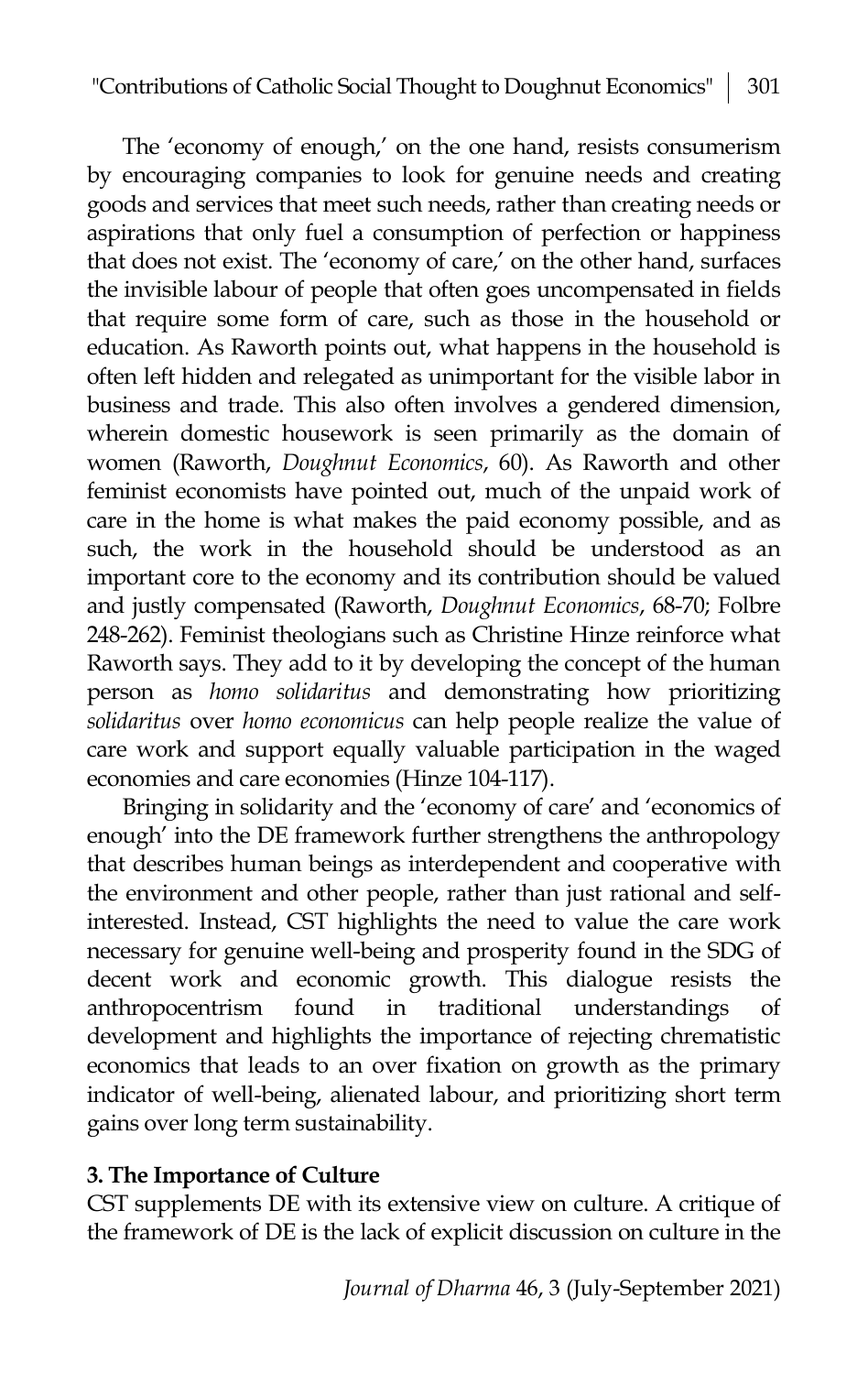development goals and social foundations, especially in the context of developing sustainable cities and communities. Culture is understood as "a set of attitudes toward life, beliefs about reality, and assumptions about the universe shared by a human group" (Massingale 15-16). Both Raworth and the United Nations SDGs do not elaborate in detail the ways culture actually can and does contribute to sustainable development in their respective frameworks, as seen in research contributions, for example, by UNESCO (Wiktor-Mach). Culture is especially important to consider when it is understood not merely as the symbolisms, languages, traditions, and heritage of a community, but also as the underlying assumptions and values that underpin the ways the community thinks, talks, and acts. "Sustainability has an intrinsic cultural dimension and therefore the role of culture in sustainability is manifold, i.e., as a driver of meanings and values, mediator, transformative process, among others" (Birkeland et al., 2). They form part of a community's identity and ideologies, and the way it understands itself and the way of life of its members. Culture also shapes the individual's part of that community identity, and shapes people, their interactions, and their institutions both consciously and unconsciously. Attempting to implement a development project in line with a particular economic framework without understanding how it fits into the community's culture runs the risk of being outright rejected or resulting in unintended negative consequences, rather than the intended achievement of the SDGs.

Addressing culture and its role in DE is vital. Understanding the role of the arts and culture of a community can help contribute to or hinder efforts of creating an economy that is more just in its distribution of resources and needs for people without going beyond the earth's carrying capacity. The concept of 'cultural ecology' that Francis discusses in *Laudato Si'* and the concept of subsidiarity addresses these lacunae by reemphasizing the way "historic, artistic, and cultural patrimony" (sec. 143) fits into the doughnut economic framework's social foundations.

## **3.1. Cultural Ecology and Subsidiarity**

For Francis, "ecology, then, also involves protecting the cultural treasures of humanity . . . more specifically, it calls for greater attention to local cultures when studying environmental problems, favouring a dialogue between scientific-technical language and the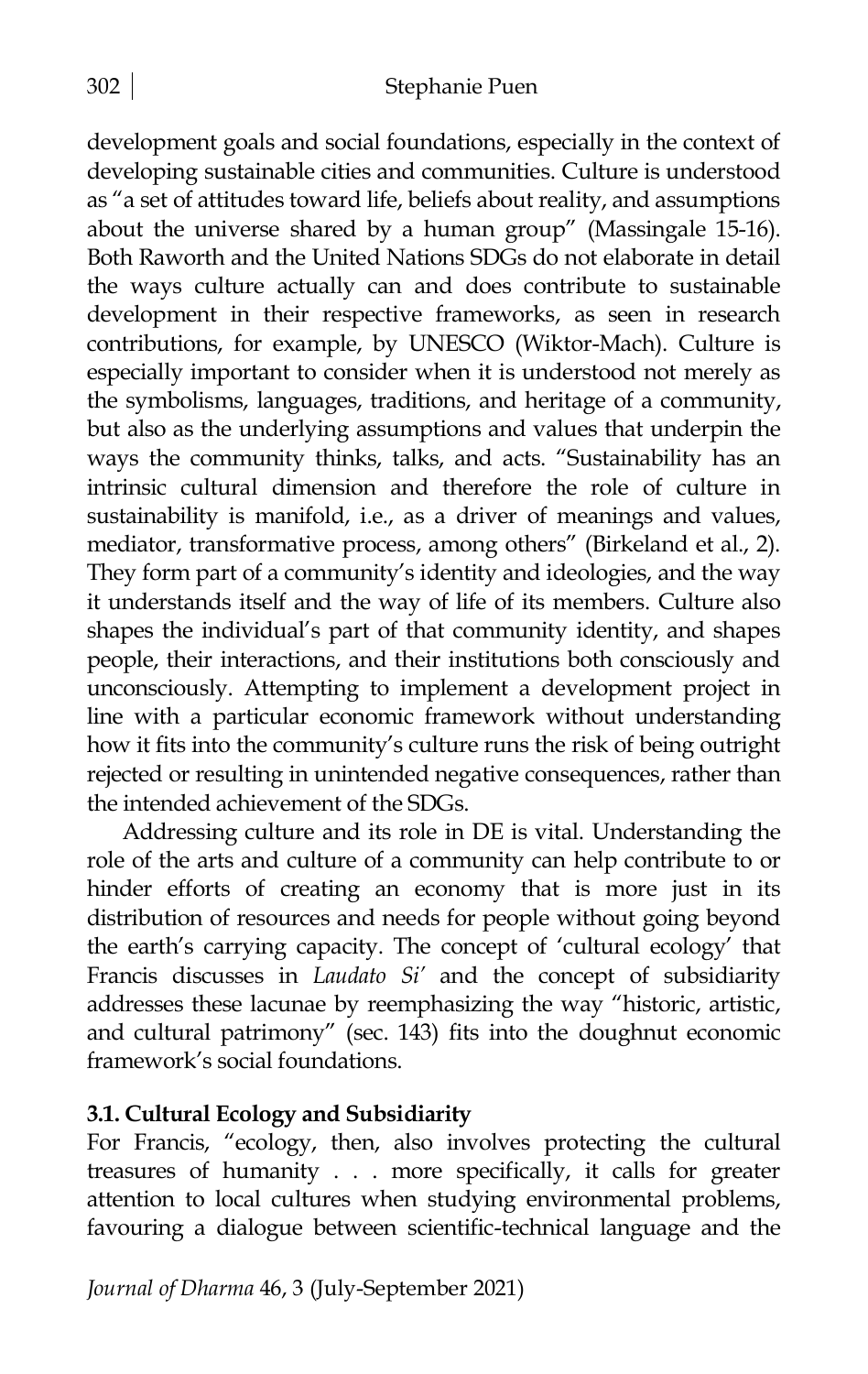language of the people" (*Laudato 'Si* 143). Culture is not meant to be excluded or erased in the name of standardizing or developing a country to be better; instead, culture ought to be respected, and what progress and development mean to a community should not be imposed from without, but rather should be reflected upon and articulated from within the community's context, which includes their culture. As pointed out by Gudynas, there is a tendency to impose standards coming from the more powerful or developed countries, communities, or organizations onto those in the developing world or those who do not hold as much power, be it in DE or the SDGs (Gudynas). Projects that encroach especially on land and other resources of communities in the name of progress and development can often clash with or erode cultures, hurting the local communities rather than helping them. Foreign aid packages from developed countries to developing countries that come with certain conditions can have similar effects (Hickel).

Those using DE need to be wary of this tendency of simply imposing the ideas and concepts of the powerful onto those who have less power, especially when helping indigenous or poorer populations in the name of developing sustainable cities and communities. The principle of subsidiarity can be helpful here. While acknowledging that there are some things only larger organizations can do because of the resources and aggregate connections that they have, the principle of subsidiarity in CST reminds communities to empower individuals and more local organizations by encouraging participation and inclusion of these smaller units, rather than relying solely on the larger institutions. Subsidiarity warns larger and higher authorities not to supplant the "initiative, freedom, and responsibility" because of the "every person, family and intermediate group has something original to offer to the community. Experience shows that the denial of subsidiarity, or its limitation in the name of an alleged democratization or equality of all members of society, limits and sometimes even destroys the spirit of freedom and initiative" (Pontifical Council for Justice and Peace 186-187).

Subsidiarity stresses the importance of grassroots movements, changes in the systems, processes, and power dynamics in the distribution of environmental resources, and work towards attaining the flourishing of creation that both CST and Raworth argue for. Raworth briefly mentions this, when she says that "a thriving society .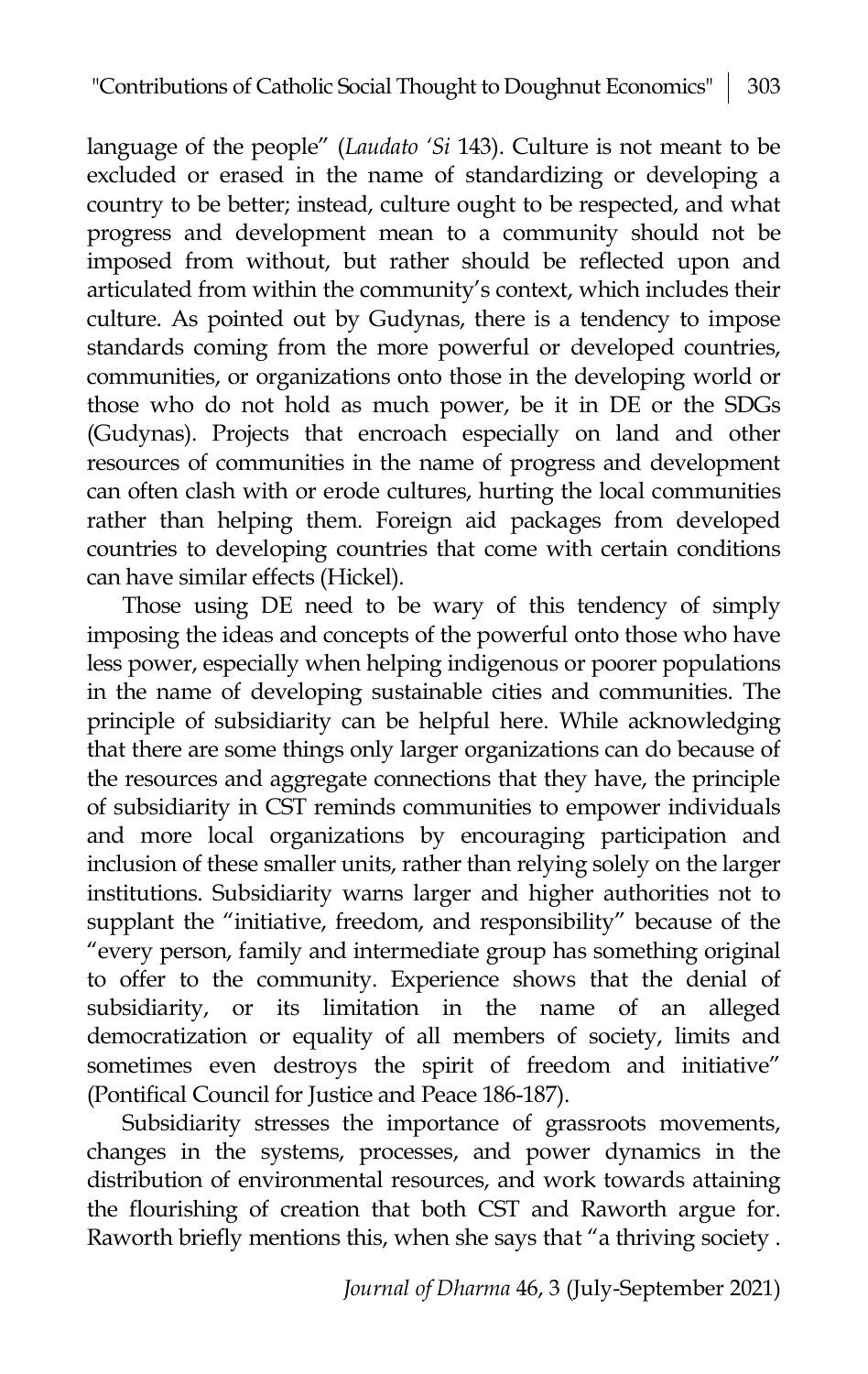. . is more likely to build strong political engagement . . . democratic governance of society and the economy rests on the right and capacity of citizens to engage in public debate—hence the importance of 'political voice' within the Doughnut's social foundation" (Raworth, *DE*, 67). She also highlights the importance of checking the abuse of power, especially in the "power of the wealthy to reshape the economy's rules in their favour" (Raworth, *Doughnut Economics*, 77). Subsidiarity helps addressing and illuminating power dynamics by helping reveal whose voices and actions are often *not* included or consulted, and whose voices drown out the rest, purposefully or not.

In line with subsidiarity, developing communities, cities, or countries "must test and reject false values that would tarnish a truly human way of life, while accepting noble and useful values in order to develop them in their own distinctive way, along with their own indigenous heritage" to what more developed or wealthier countries might offer to them (Paul VI, sec. 41). Francis points out that "for [indigenous populations], land is not a commodity but rather a gift from God and from their ancestors who rest there, a sacred space with which they need to interact if they are to maintain their identity and values. When they remain on their land, they themselves care for it best" (Francis, *Laudato 'Si* 146). As a more concrete example, Francis notes that in response to the problems facing the communitarian way of life of the indigenous people in the Amazonian region, where the person is intimately connected to the community and to the land and where there are efforts to preserve their way of life and to "integrate in new situations without losing [their values and way of life], but instead offering them as their own contribution to the common good" and well-being of all (Francis, *Querida Amazonia*, 20-21). Francis' thoughts and reflection on the Amazonian region also echoes what economist Elinor Ostrom describes in her work of common pool resources, where smaller local communities are able to preserve their own traditions, take care of their environmental resources, and help the individuals in their community flourish together (Ostrom 58-101). The examples of common pool resources in Ostrom's book further highlights subsidiarity being used in local communities as a way of ensuring that their traditional way of life continues and that the community's needs are met.

Employing subsidiarity to practice the concept of cultural ecology the DE framework clarifies the role of culture in the social foundations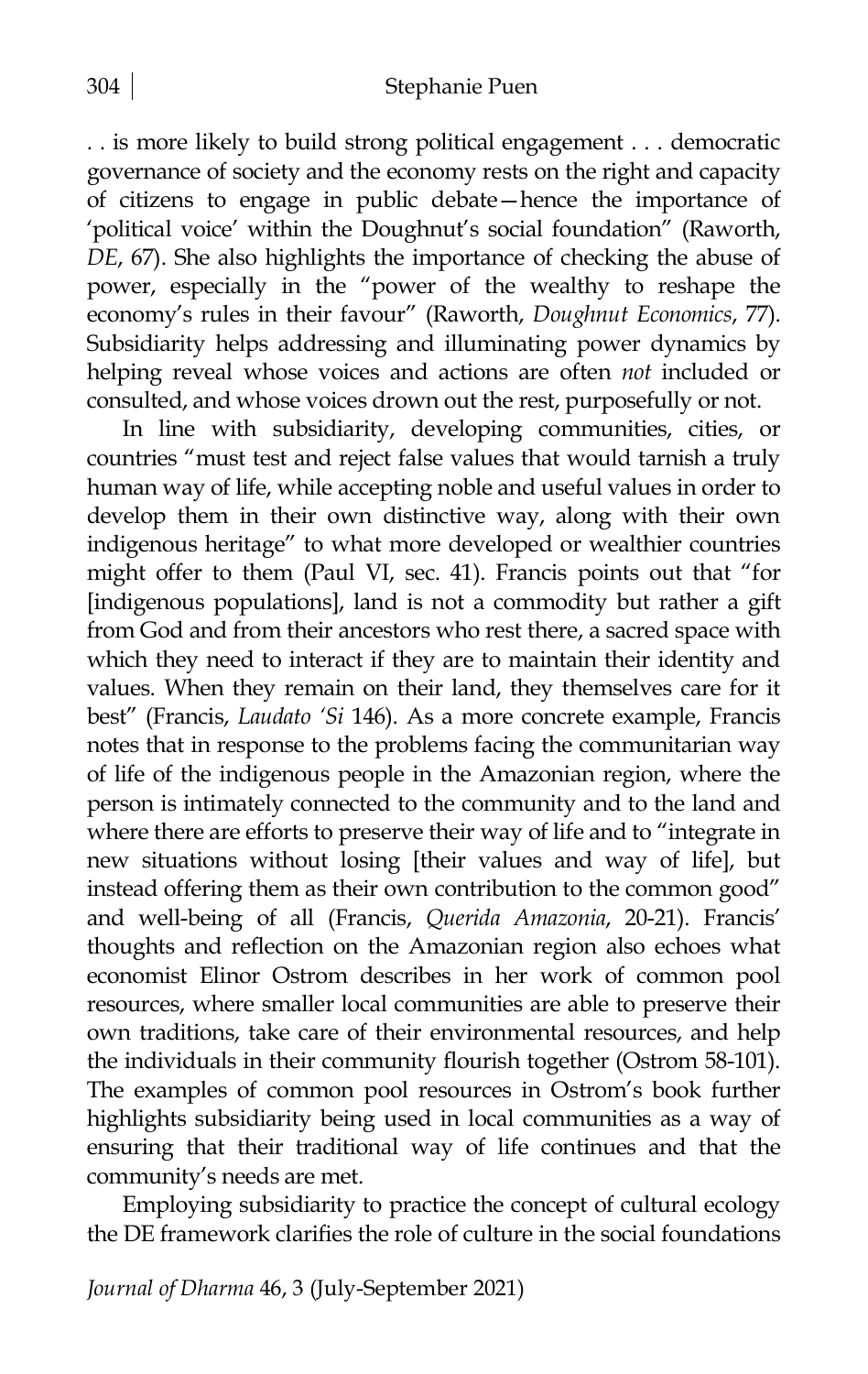of the framework based on the SDGs. Bringing in subsidiarity can help ensure that "the social structures which, for a long time, shaped cultural identity and [a community's] sense of the meaning of life and community" does not disappear in the name of supposed progress or development (Francis, *Laudato 'Si* 145). Instead, subsidiarity allows for communities, especially indigenous populations and those on the margins, to actively bring in their culture into dialogue with the social part of the DE, in ways that can both enhance but also challenge DE and even the SDGs themselves, particularly since, as mentioned earlier, DE and the SDGs have been critiqued to be too western in its outlook and assumptions.

Subsidiarity pushes the voices of those at the margins – as well as those who are heavily affected yet often considered insignificant – to be included in the conversation. Understanding culture and its role in development illuminates how the social foundation of the DE nuances the well-being and prosperity goals set out in the framework, particularly for indigenous populations or developing countries and communities, as well as helps concretely apply the framework to specific contexts.

## **4. Need for Reform in Business**

CST describes the reform for businesses that the DE framework entails. Such reform entails reviewing the value chain of businesses and aligning the different aspects of the value chain towards the SDGs, while also rethinking the ways in which businesses measure the impact their organizations have on society, aside from using profit or traditional financial indicators.

While subsidiarity can also help in ensuring that those in the margins can voice their concerns and participate, more structural changes are needed, especially with COVID-19 revealing how untenable our current ways of living are, in the ways cities and countries conduct business and structure the economy to provide for people's needs. While Raworth's thought focuses more on economic policy and theory, the framework has several implications for structural change in business as well: rather than focusing on growth, Raworth encourages focusing on just distribution and a system of networks as part of the way structures ought to be designed. For a business, this may mean different marketing and pricing strategies, or different product innovations. This also means investing more in the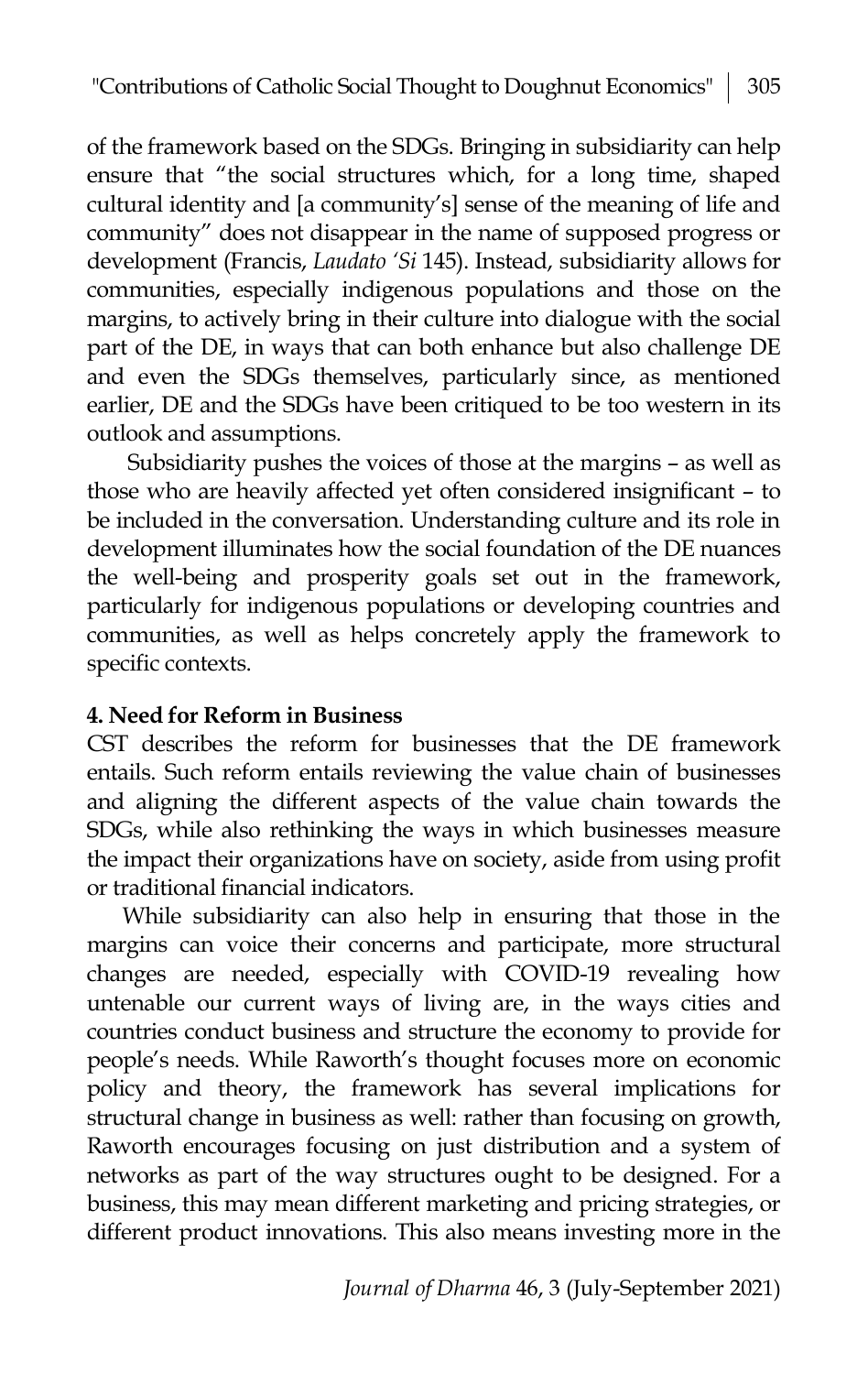people when creating business infrastructure such as through employee stock ownership plans or through programs and organization designs that help stakeholder well-being and prosperity, rather than investing in speculative financial instruments or projects or simply "concentrate income in the hands of the wealthy since only they would save enough to kick-start GDP growth," which seemed to be supported by the Kuznet Curve (Raworth, *Doughnut Economics*, 105-106).

Raworth emphasizes the role of trade, business, and work in the social foundation of the DE framework. "In the face of twenty-first century challenges, firms need a purpose far more inspiring than merely maximizing shareholder value" and they must go beyond simply doing their fair share, but also strive to "do no harm" and to be "generous by creating an enterprise that is regenerative by design, giving back to the living systems of which we are part" (76, 183-185). The way business is done currently – especially in the way its goals are framed and assessed – has tended exclusively towards the financial gain of the shareholders who have the power and resources to fund the business' activities. When businesses craft value creation process, Raworth challenges them to adopt frameworks that allow them to truly serve people without abusing the environment. One such framework that can be used is found in CST: the Dicastery for Promoting Integral Human Development released and updated a document entitled "Vocation of the Business Leader" (VBL), which reflects on the nature and purpose of business, as well as what that means concretely in the business' operations (2-3).

## **4.1. Vocation of the Business Leader**

Grounded in the concepts of human dignity – the intrinsic value of each and every human being – and the common good – the conditions that allow for the flourishing of human and non-human creation – the VBL elaborates on principles that businesses can adopt in order to align the business' operations with the well-being and prosperity of not just the financial shareholders, but also of other stakeholders and the environment, in line with the SDG on decent work and economic growth. Similar to Raworth, the document also warns against being too focused on growth, and also cautions against depending on technological advancement to save humanity from its predicament (Dicastery for Promoting Integral Human Development, 10). Rather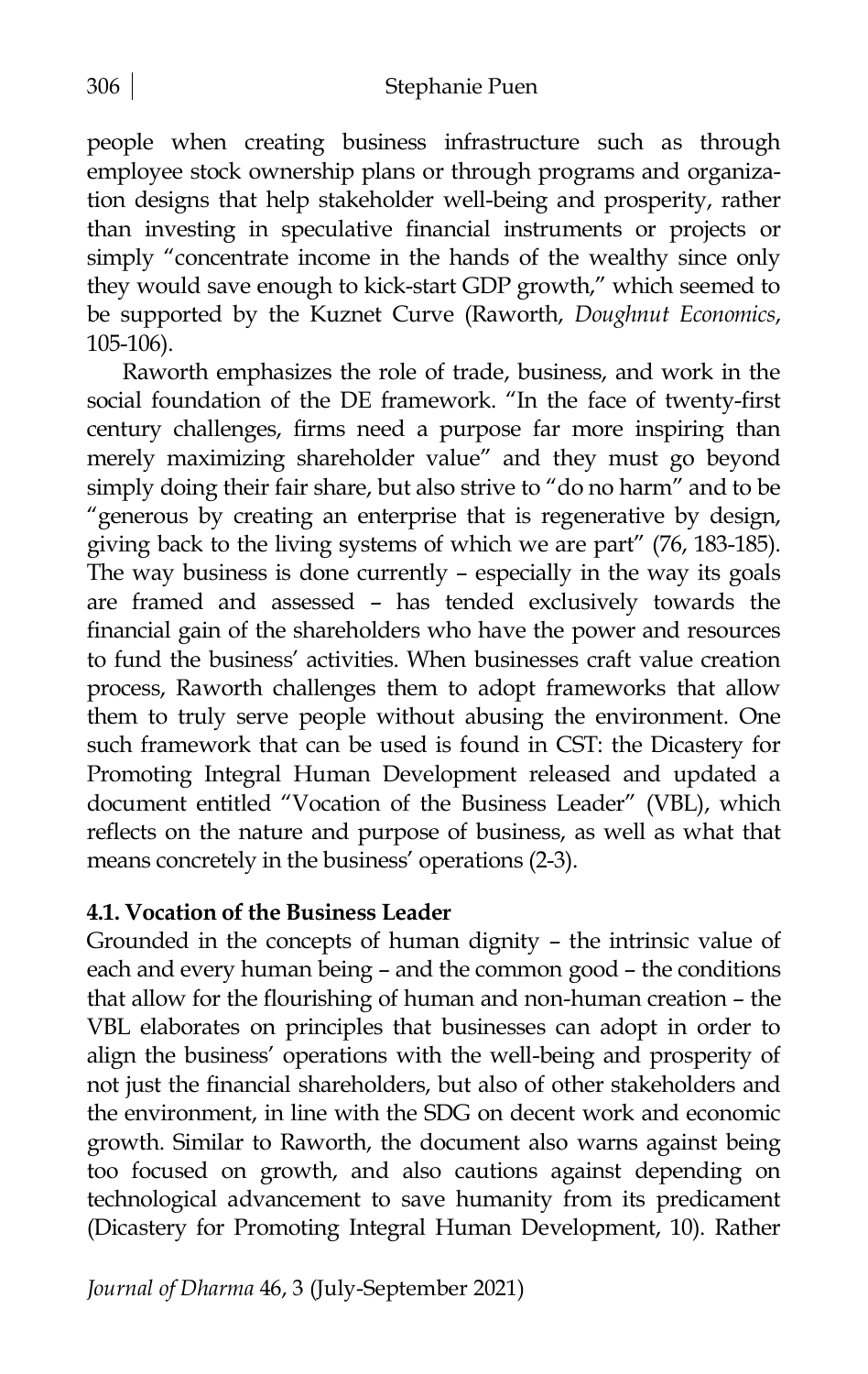than growth and technology, the VBL underscores the need for an ethical purpose and supporting principles to help businesspeople make good ethical judgements in the face of complex and continuously changing situations.

The VBL develops Raworth's discussion on business by identifying the purpose and fleshing out a framework for business that focuses on the well-being and prosperity of all, including the environment, through three principles: good goods, good work, and good wealth (13-18). The VBL gives support for the kinds of projects DE implies for businesses, translating the implications of the DE framework into concrete principles and action points that businesses can reflect on and do.

The VBL, along with Raworth, would also highlight the need for networks and just distribution as part of well-being and prosperity, while also rejecting the idea that income inequality is a necessary evil on the way to prosperity, which Raworth argues was another implication of the development of the Kuznet Curve (Raworth, *Doughnut Economics*, 143-154). Instead, the VBL would emphasize the common good as the underlying principle to help create businesses that are "distributive by design" as Raworth argues (*Doughnut Economics*, 227). The VBL identifies the main purpose of a business as the common good—that is, the conditions needed for creation to flourish, not just as isolated individuals, but together as part of an interrelated community of creation. As part of the common good, first, the business is meant to provide good goods: accessible goods and services for communities that help creation flourish in their freedom, creativity, and capabilities. This purpose requires finding opportunities to serve not just those who can afford their needs, but especially those at the margins who are vulnerable. Second, in connection with the common good, businesses are meant to offer good work that helps people develop their own capabilities and learn, rather than just stagnate as a disposable commodity or cog in the business organizational structure. Businesses are to give opportunities to their employees to practice and develop their skills and contribute to the goals of the business. Third, businesses are meant to produce good wealth in ways that cares for and understands the limits of the environment and is distributed justly among all those who are affected by the business or who contribute to the business. Businesses are meant to be proper stewards of the environment and shift to more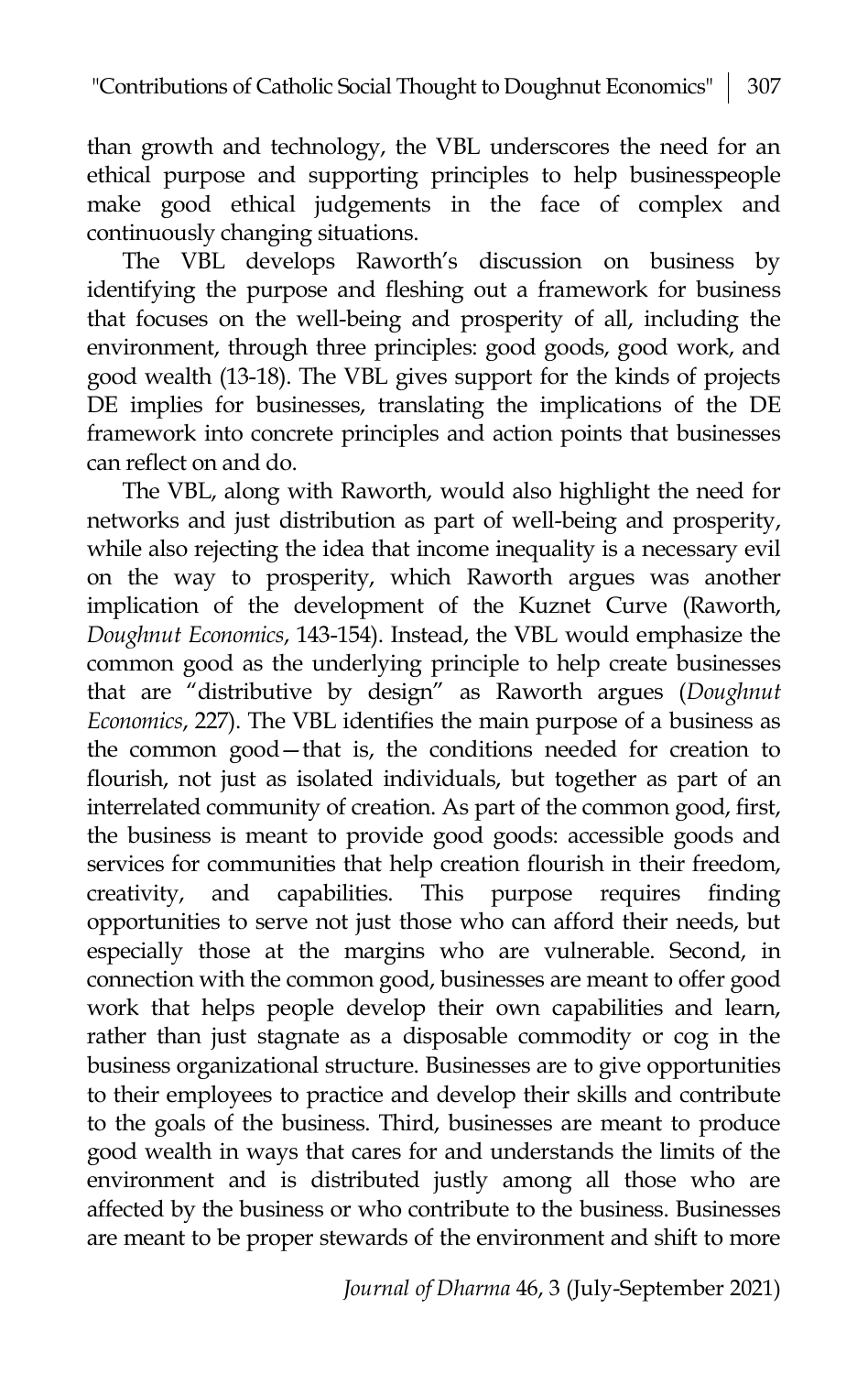sustainable business practices that respect the intrinsic value of the environment; such practices would include minimizing waste as well as being more judicious in using natural resources.

Because the goal is not just maximizing shareholder value, and instead focuses on well-being and the tools being used to measure whether a business is doing well also need to be developed further. If the economy is to move away from growth as the primary indicator that a community, city, or country is doing well, then new tools are needed to evaluate whether the goals of well-being are being met. Traditional financial formulas and ratios measure whether the shareholder value has increased, but they would not be adequate to measure if a business is genuinely contributing to the common good. Financial and other quantitative tools can help gauge whether customers appreciate the service and are able to use it, but more needs to be done to have a more accurate picture of how the business' goods and services are either helping or hurting people.

While Raworth discusses these goals, more needs to be said and done on how the government, businesses, and organizations intend to assess whether or not the community, city, or country, is on track for its goals, not just as isolated businesses, but as businesses embedded within a network of other businesses and institutions. Alternative ways of assessing businesses and organizations were created and are continuously being developed by organizations such as Corporations and the Global Reporting Initiative (GRI) Standards, to help create a more robust analysis of how a business is affecting the environment, its customers, its workers, and the communities, cities, or countries it is doing business in. The New Zealand government, as another example, also calibrated their government budget and strategic priorities to be more aligned with the developmental needs of the country. In late May of 2019, the government of New Zealand designed "its budget around a specific set of measures of national 'well-being'" (Monitor's Editorial Board). Rather than use traditional measures such as productivity or GDP, New Zealand's government focuses on five areas: improving mental health, addressing the needs of and inequalities faced by the indigenous Maori people and other Pacific Islanders, reducing child poverty, flourishing in this age of technology, and shifting to a low-emission, sustainable economy (Peat). The B Corporation and GRI standards also consider the wellbeing and prosperity of customers and employees as well as the local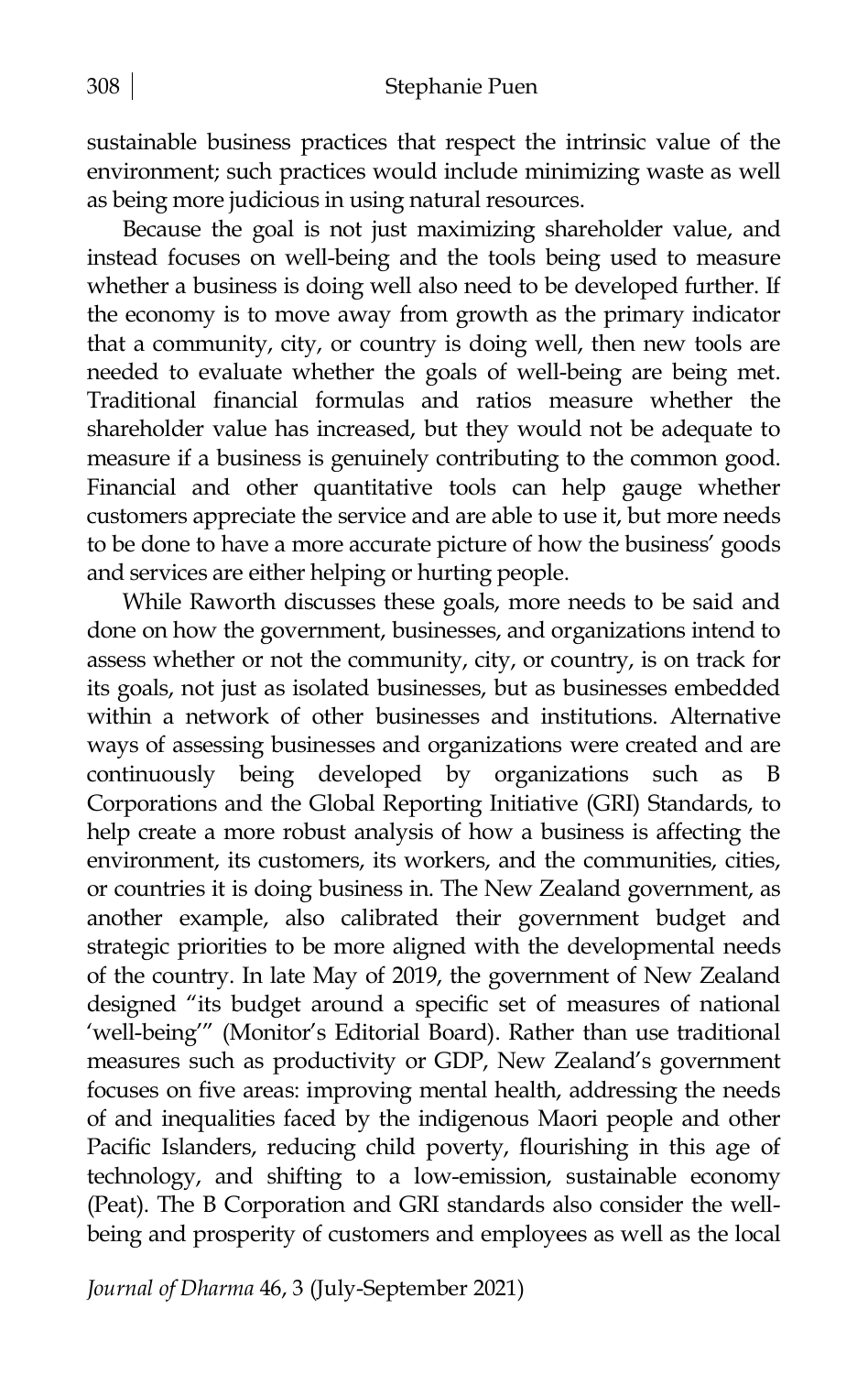community where the business is located and the sustainability practices of the company. B Corporations in particular also creates networks of businesses that collaborate with each other in doing purposeful business, which dovetails with Raworth's emphasis on networking and the emphasis of community in the VBL and the common good.

Using the document of the VBL fleshes out the purpose of business that DE is striving for by illustrating the kind of changes needed for businesses' systems and processes in order that they be more aligned with the prosperity and well-being of people and the environment, as outlined in the SDGs. The VBL also challenges businesses to think not just of realigning business activities but also how to assess whether the business is moving towards or away from their purpose, not just as individual businesses but cooperating through networks.

## **5. Conclusion**

With organizations and cities beginning to adapt the framework of DE as an alternative way to rebuild their economies after the COVID-19 crisis, it is crucial that the framework rebuilds our post-COVID-19 economies in a way that genuinely takes care of human beings and the environment, as seen in the ways of well-being and prosperity articulated through the SDGs. CST can offer some insights into further strengthening the framework of DE, particularly in the anthropology, DE is seeking to cultivate, the elaboration of culture and its role in development work, and the changes needed in business in order to be more in line with the framework. Elaborating on these three areas develops the DE framework to ensure its lasting functionality: to create lasting change in terms of the way humanity does business and runs the economy in a sustainable way.

As mentioned, DE has recently gained attention as it is being used by local governments, as well as by businesses as part of these economies, to plan for their post-COVID-19 economies: the 'new normal' of business and economics that revolves around authentic development, well-being, and prosperity, as well as a respect for the intrinsic value of the environment. As science journalist Ed Yong points out, COVID-19 has shown that many aspects of twenty-first century living made the pandemic possible: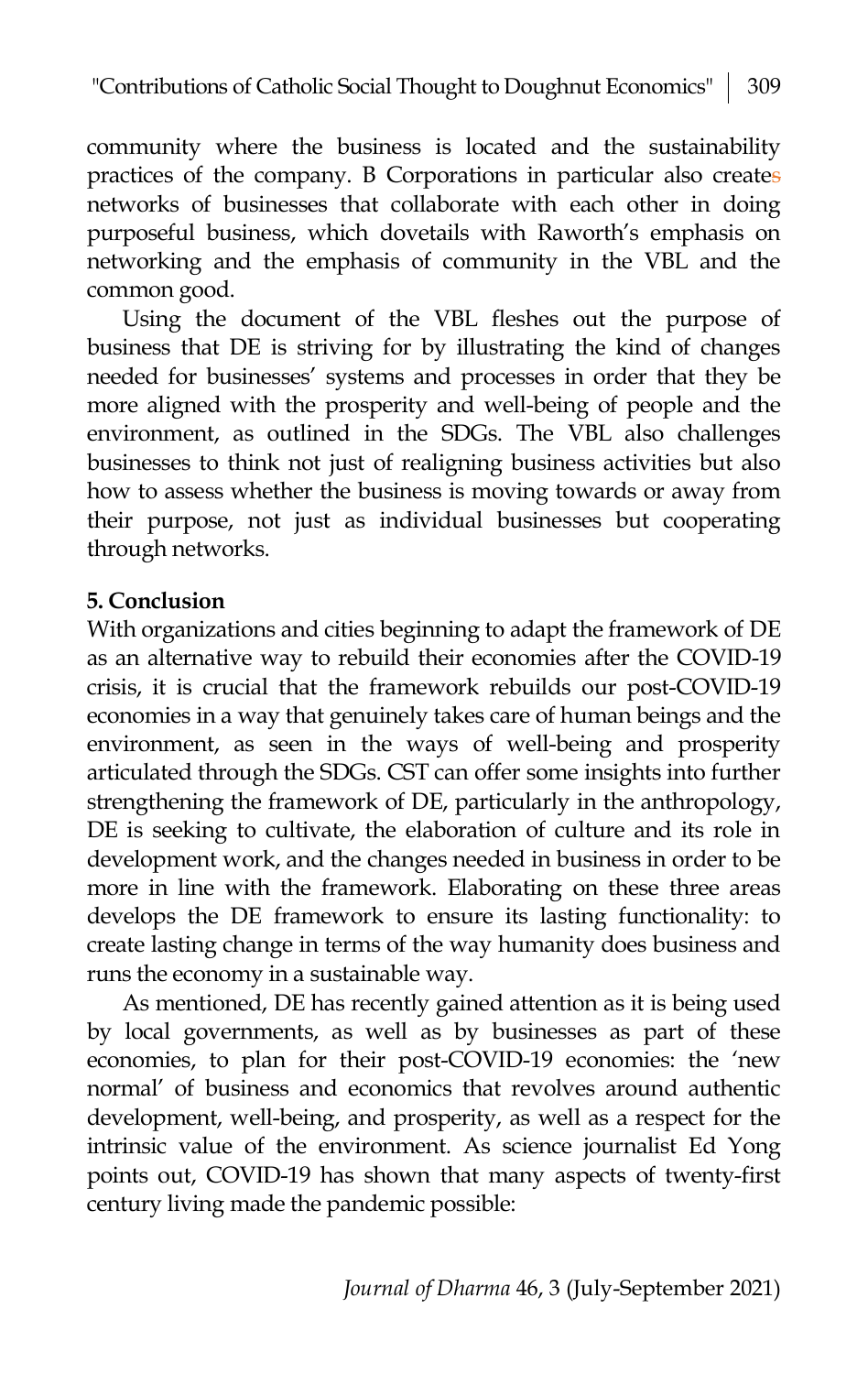… humanity's relentless expansion into wild spaces; soaring levels of air travel; chronic underfunding of public health; a just-in-time economy that runs on fragile supply chains; health-care systems that yoke medical care to employment; social networks that rapidly spread misinformation; the devaluation of expertise; the marginalization of the elderly; and centuries of structural racism that impoverished the health of minorities and indigenous groups.

Thus, a post-COVID-19 world ought to address these different social institutions and ways of living and being with the rest of creation. Developing this framework can help respond to these problems in a holistic way, by illuminating the connections and intricacies among these issues. As Francis points out, these are not separate issues, but are all interconnected in one large, complex socio-economic, political, and environmental issue (*Laudato 'Si* 139). While DE already makes many important contributions in highlighting the different dimensions and their complexities in building an alternative and more life-giving economy, CST can further develop what DE is concretely trying to change within our economic systems.

#### **References**

- Birkeland, Inger, Rob Burton, Constanza Parra, and Katriina Siivonen. *Cultural Sustainability and the Nature-Culture Interface: Livelihoods, Policies, Methodologies*. New York: Routledge, 2018.
- Bowles, Samuel, and Herbert Gintis. *A Cooperative Species: Human Reciprocity and Its Evolution*. New Jersey: Princeton University Press, 2011.
- Clark, Meghan. *The Vision of CST: The Virtue of Solidarity and the Praxis of Human Rights*. Minnesota: Fortress Press, 2014.
- DE Action Lab. *The Amsterdam City Doughnut*. Amsterdam: DE Action Lab. <https://doughnuteconomics.org/amsterdam-portrait.pdf> March 2020.
- Dicastery for Promoting Integral Human Development. *Vocation of the Business Leader: A Reflection*. Fifth Edition. Vatican City: Dicastery for Promoting Integral Human Development, 2018.
- Fernandez, Eleazar. *Reimagining the Human: Theological Anthropology in Response to Systemic Evil*. Kindle Ed. Missouri: Chalice Press, 2004.
- Folbre, Nancy. *Who Pays for the Kids? Gender and the Structures of Constraint*. London: Routledge, 1994.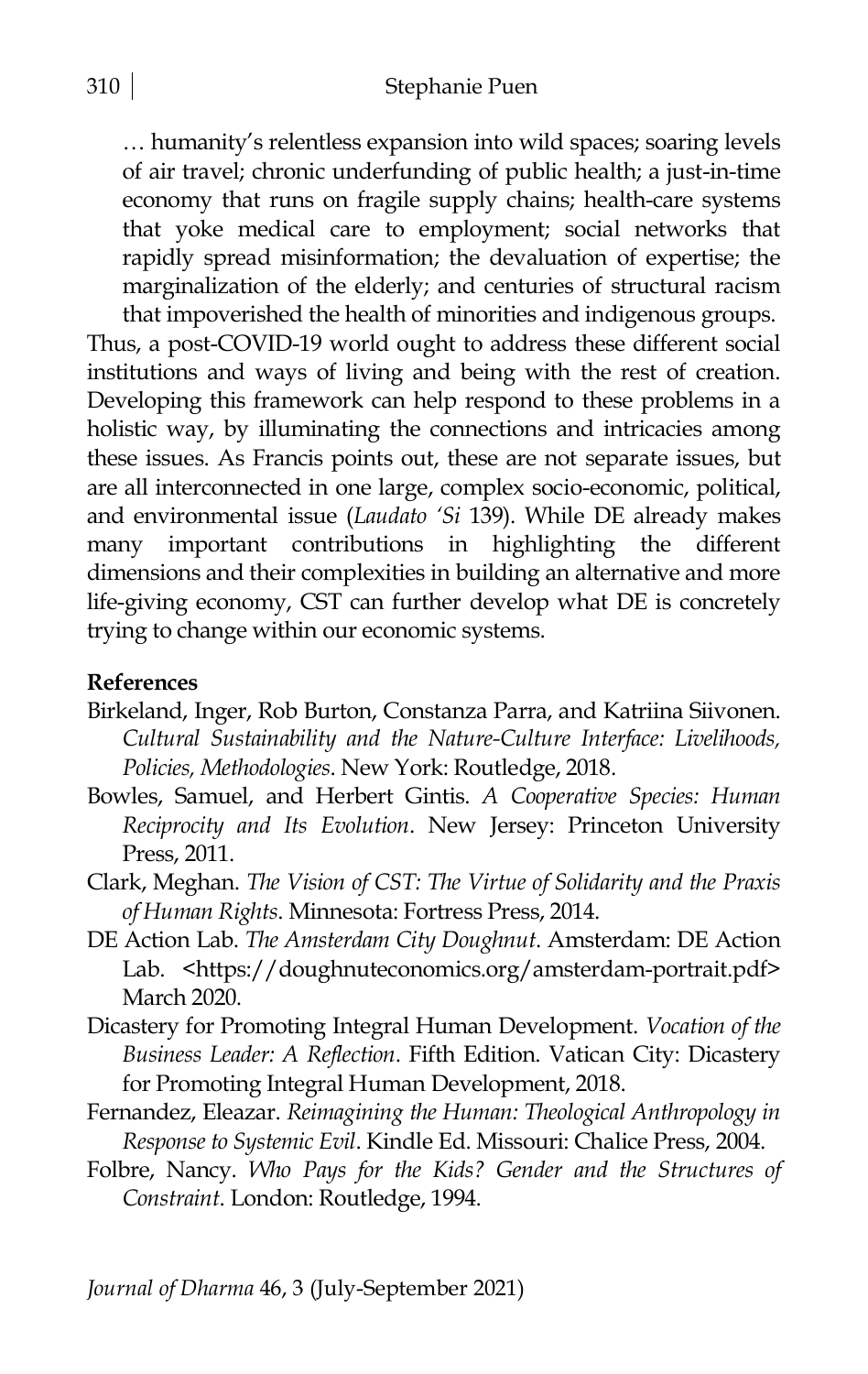- Francis. "On Care for Our Common Home: *Laudato Si'*." <www.vatican.va/content/francesco/en/encyclicals/documents/ papa-francesco\_20150524\_enciclica-laudato-si.html#53> 3 July 2020.
- Francis. "Post-Synodal Apostolic Exhortation *Querida Amazonia*." <http://w2.vatican.va/content/francesco/en/apost\_exhortations /documents/papa-francesco\_esortazione-ap\_20200202\_ queridaamazonia.html?fbclid=IwAR0i3aXFFtuhn7qtL6v7dB-ACv8Yby6R TOBwZNpKskj7WhtdUZ1nIX D3RP8> 6 July 2020.
- Francis. "On Fraternity and Social Friendship: *Fratelli Tutti*." <http://www.vatican.va/content/francesco/en/encyclicals/doc uments/papa-francesco\_20201003\_enciclica-fratelli-tutti.html?fbcl id=IwAR1AjAwX0dTYeXGtM9kGNEvigtpUBWqF\_QwAY-sr9Pr QfYDy2RUEEcz340I> 8 May 2021.
- Gudynas, Eduardo. "Is Doughnut Economics Too Western? Critique from a Latin American Environmentalist." <https://views-voices. oxfam.org.uk/2012/02/is-doughnut-economics-too-western/> 4 July 2020.
- Hickel, Jason. "The Development Delusion: Foreign Aid and Inequality." *American Affairs* 1.3 (2017) <https://american affairsjournal.org/2017/08/development-delusion-foreign-aidinequality/ $> 5$  July 2020.
- Hinze, Christine Firer. *Glass Ceilings and Dirt Floors: Women, Work, and the Global Economy*. New Jersey: Paulist Press, 2015.
- John XXIII. "On Establishing Universal Peace in Truth, Justice, Charity, and Liberty: *Pacem in Terris*." <www.vatican.va/ content/john-xxiii/en/encyclicals/documents/hf\_j-xxiii\_enc\_110 41963\_pacem.html> 4 July 2020.
- John Paul II. "*Solliciitudo Rei Sociallis*." <http://www.vatican.va/ content/john-paul-ii/en/encyclicals/documents/hf\_jp-ii\_enc\_301 21987\_sollicitudo-rei-socialis.html> 04 July 2020.
- John Paul II. "On the Hundredth Anniversary of *Rerum Novarum*: *Centesimus Annus*." <www.vatican.va/content/john-paul-ii/en/ encyclicals/documents/hf\_jp-ii\_enc\_01051991\_centesimusannus.html> 4 July 2020.
- Mardones, Rodrigo, and Alejandra Marinovic. "Tracing Fraternity in the Social Sciences and Catholic Social Teaching." *Logos* 19.2 (2016): 53-80.
- Monitor's Editorial Board. "Centering a Nation's Budget on 'Well-Being'" *Christian Science Monitor*. <www.csmonitor.com/ Commentary/the-monitors-view/2019/0610/Centering-a-nation-